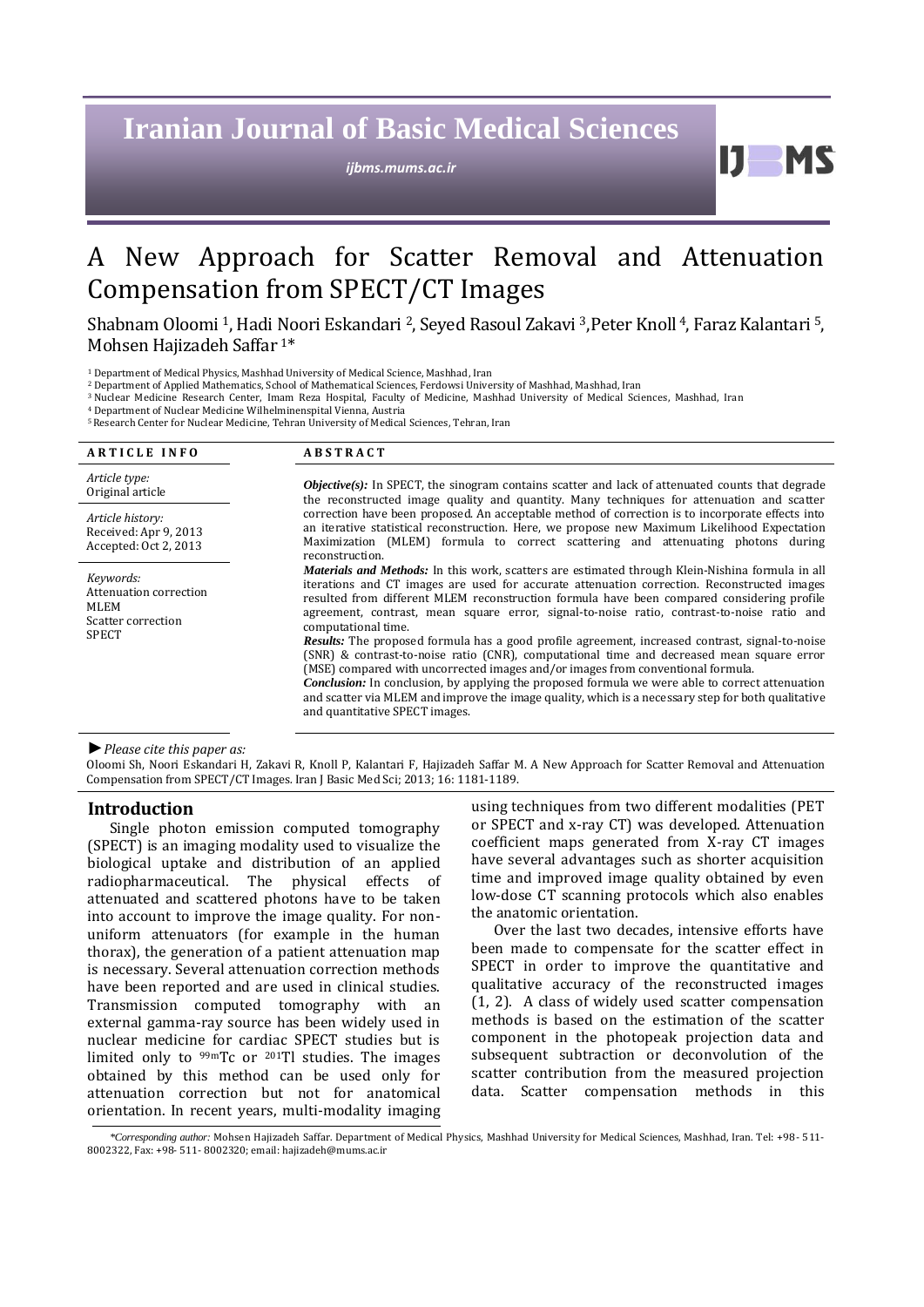class are fast and simple, but increase the noise in the reconstructed images. Another class which is a promising approach for scatter compensation, consists of reconstruction-based scatter compensation methods (RBSC) [\(3\)](#page-7-2) resulting in images with both less bias and reduced variance as compared with subtraction-based scatter compensation methods [\(4-6\)](#page-7-3).

RBSC methods are based on modeling the scattered photons in projection–back projection processes. Several techniques have been developed for calculating the scatter, one of them which was used in this study is based upon the integration of the Klein–Nishina formula in non-uniform media [\(3,](#page-7-2) [7,](#page-7-4) [8\)](#page-7-5).

In this work, we introduce new approach for both attenuation and scatter correction during reconstruction using the MLEM approach. To obtain a proposed iterative formula for reconstruction of the SPECT images, we utilize the necessary conditions to optimally maximize the likelihood function. Then, its importance is evaluated in inhomogeneous media of digital and experimental phantoms. Finally, the contrast, mean square error (MSE), signal-to-noise ratio (SNR), contrast-to-noise ratio (CNR) and computational time of the newly developed algorithm were compared with the conventional MLEM ones.

## **Methods and Materials**

## *Proposed MLEM iterative formula*

The projections acquired in different angles around the object of interest can be used to reconstruct trans-axial slice images through analytical or iterative methods containing algebraic and statistical methods. Most commonly used iterative reconstruction method is maximum likelihood expectation maximization (MLEM) or ordered subset expectation maximization (OSEM), a faster implementation of MLEM algorithm [\(9-11\)](#page-7-6). In this section, a proposed MLEM iterative formula for reconstruction of the SPECT image is described. Considering the following assumptions:

 $n$  for Number of detection bin, equal to detector pixels × projection number

*m* for Number of image pixels, *K* for number of iterations

 $f_i$  *j*=1,2,...,*m* are the pixel values of the image, proportional to the number of radionuclide activity in pixel k

 $g_i$  *i=1,2,...,n* are the sinogram measured data from i<sup>th</sup> detection bin in gamma camera

 $a_{ij}$  *i=1,2,...,n* and *j =1,2,...,m* are the elements of the system matrix or detection probability of emitted photons from pixel *j* of the subject to be detected in ith detection bin in gamma camera.

 $a_{ij}(\mu) = a_{ij}e^{-\sum_{k \in j} r_{ik}\mu_k}$  are the attenuated system matrix elements,

 $r_{ik}$  and  $\mu_k$  for *i=1,2,...,n* and  $k \in j=1,2,...m$  are the length and attenuation coefficient of pixels of number  $k$ , which are along the direction of pixel j to detection bin i

 $SC_i$  *i=1, 2,...,n* are the appeared scatter photons in i<sup>th</sup> detector of gamma camera.

As  $g_i$  contains primary and scattered photons, so in each detector we have:

$$
E(g_i) = (Af)_i + SC_i
$$
 Equation 1

where  $E(g_i)$  is the mathematical expectancy of Poisson variable  $g_i$ . The variable  $g_i$  have a possibility function such as:

$$
P(g_i, SC_i + \sum_{k=1}^{m} a_{ik} (\mu) f_k) =
$$
  

$$
\frac{(SC_i + \sum_{k=1}^{m} a_{ik} (\mu) f_k)^{g_i}}{g_i} exp(-SC_i - \sum_{k=1}^{m} a_{ik} (\mu) f_k)
$$
  
Equation 2

Here, we estimate the values of  $f_k$  for  $k=1,2,...,m$ using the logarithm of maximum likelihood (LML) function, that is:

$$
L(f) = \sum_{i=1}^{n} \left[ g_i L n \left( SC_i + \sum_{k \in j=1}^{m} a_{ik}(\mu) f_k \right) - SC_i - \right. \\
\left. \kappa \in j = 1 \right] \left. \max\{ \mu f k - L n g i \right\}
$$

Equation 3

Now, we obtain  $f = (f_1, f_2, ..., f_m)$  such that this vector maximizes the LML function. The Vector  $f = (f_1, f_2, ..., f_m)$ satisfies Equation 4 which is a necessary condition to maximize the LML function:

$$
\frac{\partial L}{\partial f_j} = g_i \frac{\beta_{ij} + a_{ij}(\mu)}{SC_i + \sum_{k \in j=1}^m a_{ik}(\mu) f_k} - \beta_{ij} - a_{ij}(\mu) = 0
$$
\n
$$
j = 1, 2, ..., m
$$
\nEquation 4

for Applying  $\beta_{i,j} = \frac{d(SC_i)}{dS_i}$  $\frac{\partial G_{ij}}{\partial f_j}$  in equation 4, we can obtain the following MLEM iterative formula reconstruction of the SPECT images:

$$
f_j^{[K+1]} = \frac{f_j^{[K]}}{\sum_{i=1}^n a_{ij}(\mu)} \sum_{i=1}^n (g_i \frac{\beta_{ij} + a_{ij}(\mu)}{SC_i + \sum_{k \in j=1}^m a_{ik}(\mu) f_k^{[K]}} - \beta_{ij})
$$
  
 j = 1,2,..., m   
Equation 5  
Equation 5

Where f  $\begin{array}{c} \left\{ 0 \right\} \\ \left\{ i \right\} \end{array}$ , *j=1,2,...,m* is the initial guess for the activity of pixels of SPECT image. It should be note that if  $SC_i = 0$  then  $\beta_{i,j} = 0$  and the proposed MLEM iterative formula is converted to the MLEM formula.

$$
f_j^{[K+1]} = \frac{f_j^{[K]}}{\sum_{i=1}^n a_{ij}(\mu)} \sum_{i=1}^n (g_i \frac{a_{ij}(\mu)}{\sum_{k \in j=1}^m a_{ik}(\mu) f_k^{[K]}})
$$
  
Equation 6

1182 *Iran J Basic Med Sci, Vol. 16, No. 11, Nov 2013*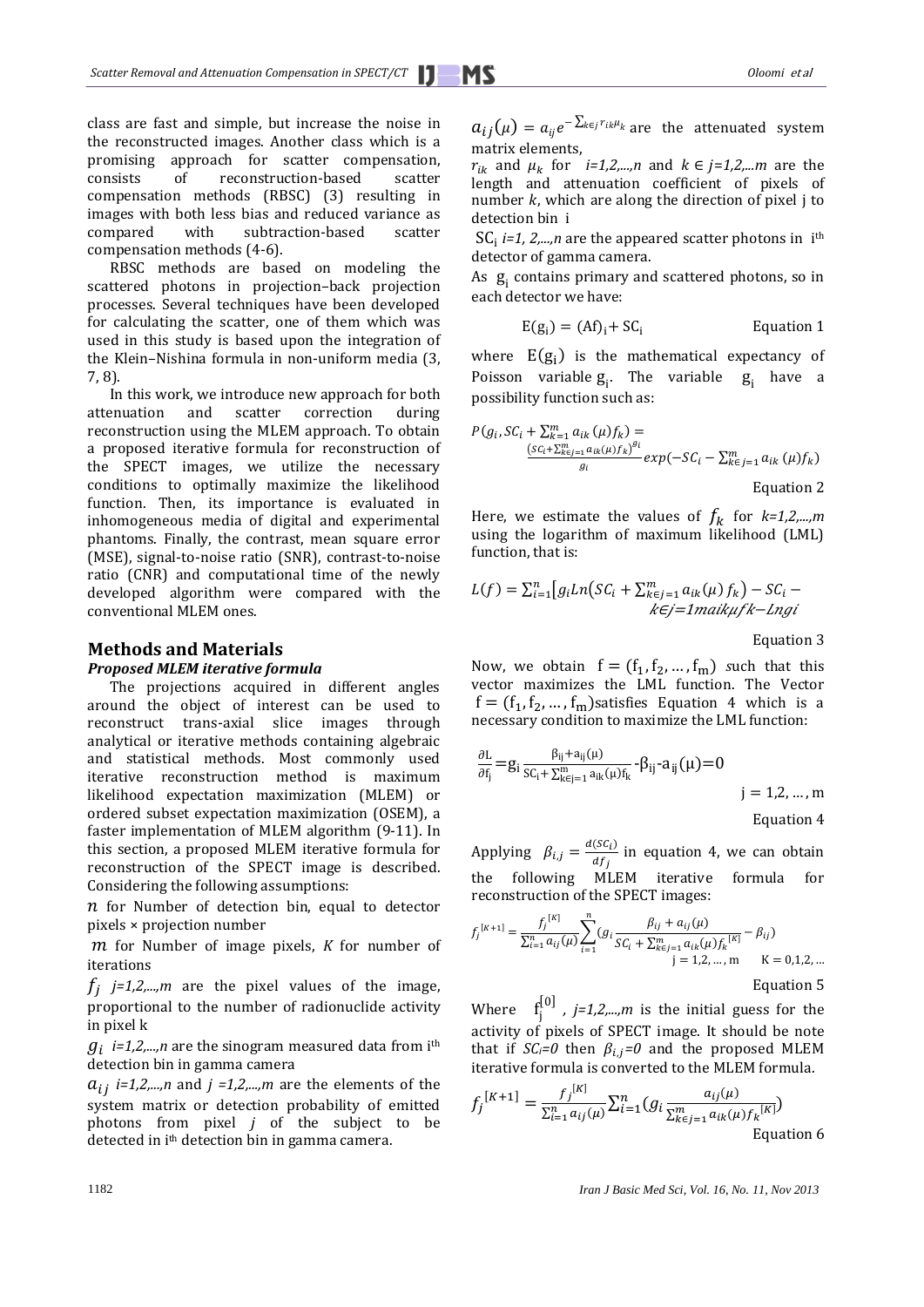

**Figure 1.** Three trans-axial slices of NCAT phantom; Activity distribution (top row) and their corresponding attenuation map (bottom row)

#### *Phantom studies*

A digital NCAT and NEMA image quality phantoms were used in this work.

#### *A) Digital phantom*

The NURBS-based cardiac-torso (NCAT) phantom was used to assess the performance of our suggested formula in realistic conditions [\(12\)](#page-7-7). It can produces attenuation and an activity distribution map of the organs with user defined data (Figure 1). In activity distribution map, 99mTc activity ratio was 100, 100, 40, 22, 6 and 6 in myocardium, gallbladder, liver, spleen, lung and background respectively [\(13\)](#page-7-8). The attenuation map was generated for photon energy of 140 keV. The phantom dimension was 40×40×20 cm<sup>3</sup> that was digitized into 128×128×64 voxels. The Monte Carlo simulation program was based on a published paper by Kalantari *et al* [\(11\)](#page-7-9).

#### *B) Experimental phantom: image quality phantom*

A GE's Infineon Hawkeye SPECT/CT scanner was used to acquire row projection data from the NEMA image quality phantom (Figure 2). The phantom has a roughly elliptical shape and contains six fillable spheres of varying sizes with inner diameters of 10, 13, 17, 22, 28 and 37 mm [\(14\)](#page-7-10). The background and 4 hot spheres of the phantom (inner diameters of 10, 13, 17, 22 mm) were filled with  $99m$ Tc, with an activity/concentration ratio of 8:1, the cold spheres activity was zero. So, the activity map of this phantom contains uniform background, 4 hot spheres, 2 cold spheres, and an absorber in the center. Projection data of the phantom were measured with 64×64 pixels, from 0-360° with 6 degree increments.

#### *Attenuation and scatter correction*

The CT based attenuation correction was performed in this work for the NEMA image quality phantom study [\(15-17\)](#page-7-11), using bilinear method energy mapping [\(18-20\)](#page-7-12).

Correction for attenuation in NCAT phantom was based on the attenuation map, generated during simulation.

Scatter distribution of a specified pixel element j from neighbor pixels, along a particular ray-of-view, bin i, for any projection was calculated by Klein-Nishina formula [\(21\)](#page-7-13).



**Figure 2.** An image quality phantom (up); attenuation map (middle) and its activity distribution (down)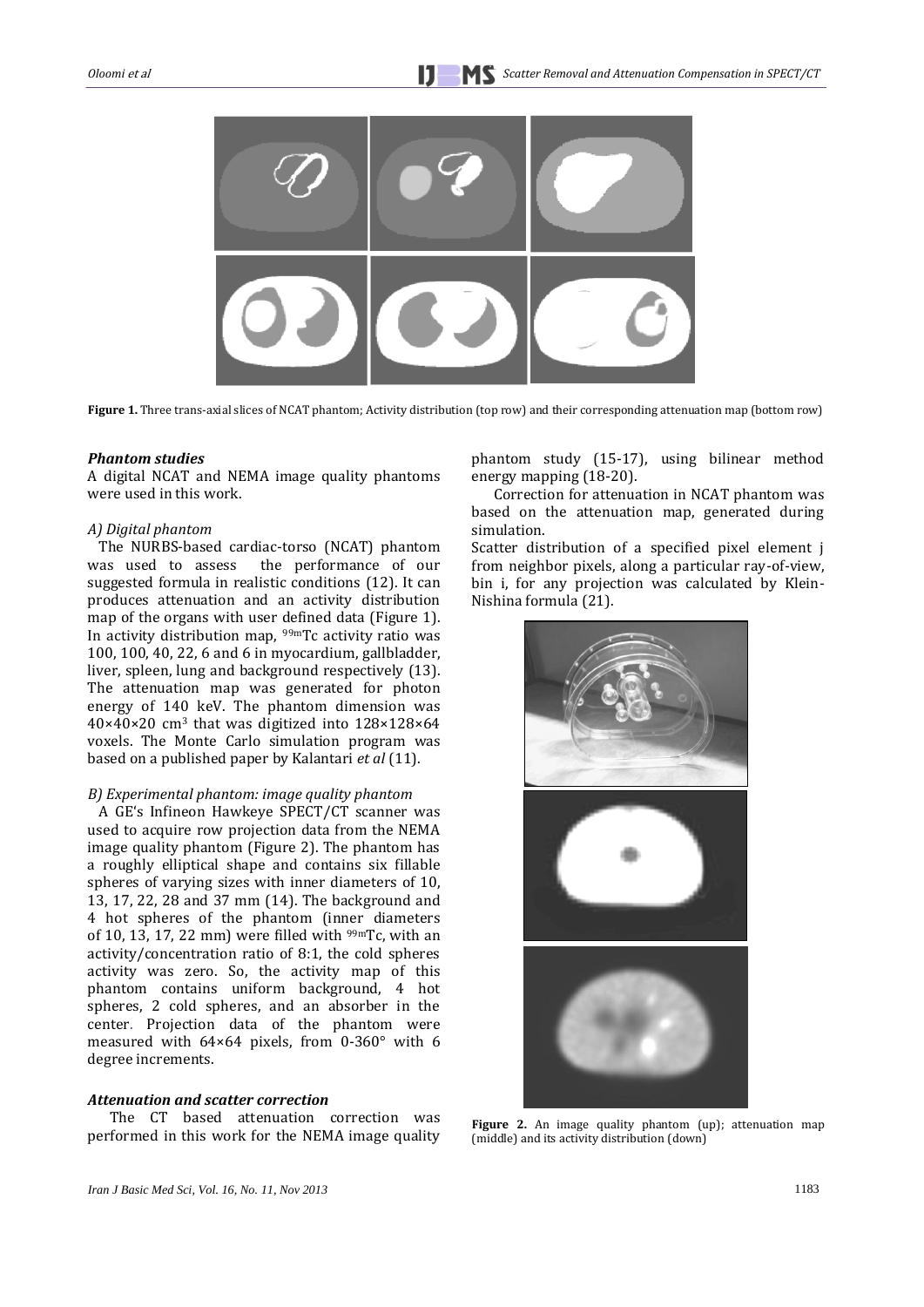#### *Image reconstruction methods*

 In this work, we applied five different image reconstruction algorithms based on the Maximum Likelihood Expectation Maximization (MLEM) algorithm:

- Reconstruction of row projections data via MLEM without any correction. They are named "Reference" when reconstructing projections consist of only primary photons and "Un\_Cor" when reconstructing projections consist of primary and scatter photons.
- Reconstruction with attenuation correction of row data (Equation 6), using specific attenuation map and producing  $a_{ij}(\mu)$  as attenuated system matrix elements. They are named "Att\_Cor".
- Reconstruction with attenuation and scatter correction of row data via conventional formula (Equation 7) and named "Conventional" [\(22\)](#page-7-14).

$$
f_j^{[K+1]} = \frac{f_j^{[K]}}{\sum_{i=1}^n a_{ij}} \sum_{i=1}^n (a_{ij} \frac{g_i}{\sum_{k \in j=1}^m a_{ik} f_k^{[K]} + S C_i}),
$$
  

$$
i = 1, 2, ..., n \quad j = 1, 2, ..., m
$$

Equation 7

- Where  $SC_i$  is the estimated scatter projection. In this study, *SC<sup>j</sup>* was updated during the iterations.
- Reconstruction with attenuation and scatter correction of row data via our proposed MLEM iterative formula with inter-slice scatter estimation (New1, Equation 5).
- Reconstruction with attenuation and scatter correction of row data via our proposed MLEM iterative formula using 3 slices scatter estimation (New3, Equation 5).

For both, the NCAT simulation and the image quality phantom measurement a 360° SPECT acquisition with 60 different projection angles were used for reconstruction.

#### *Evaluation parameters*

Six different parameters were applied to compare the different images in this work. They are profile agreement, contrast, mean square error (MSE), signal-to-noise ratio (SNR), contrast-to-noise ratio (CNR) and computational time used for image reconstruction.

#### *Profile agreement*

Horizontal profiles will show the activity distribution and are used to evaluate the agreement between the proposed MLEM method-corrected slice images (NEW1 and NEW3) and the reference image in NCAT phantom.

Furthermore, horizontal profiles are used to evaluate the agreement between the corrected slice images of proposed MLEM method (NEW1 and NEW3) and conventional MLEM formula in both NCAT and image quality phantoms.

#### *Contrast*

The contrast was calculated as described by Wieczorek [\(9\)](#page-7-6) with the following formula:

$$
Ctr = \frac{\binom{N_2}{n_2}}{\binom{N_1}{n_1}} - 1
$$
 Equation 8

Where  $N_2$  and  $N_1$  are the sum of pixel values in the particular hot and background region, respectively, and *n<sup>i</sup>* is the number of pixel elements.



Figure 3. Region of interest in different slices, the regions of interest in the first row were used to calculate the signal and the regions of interest in the second row were used to calculate noise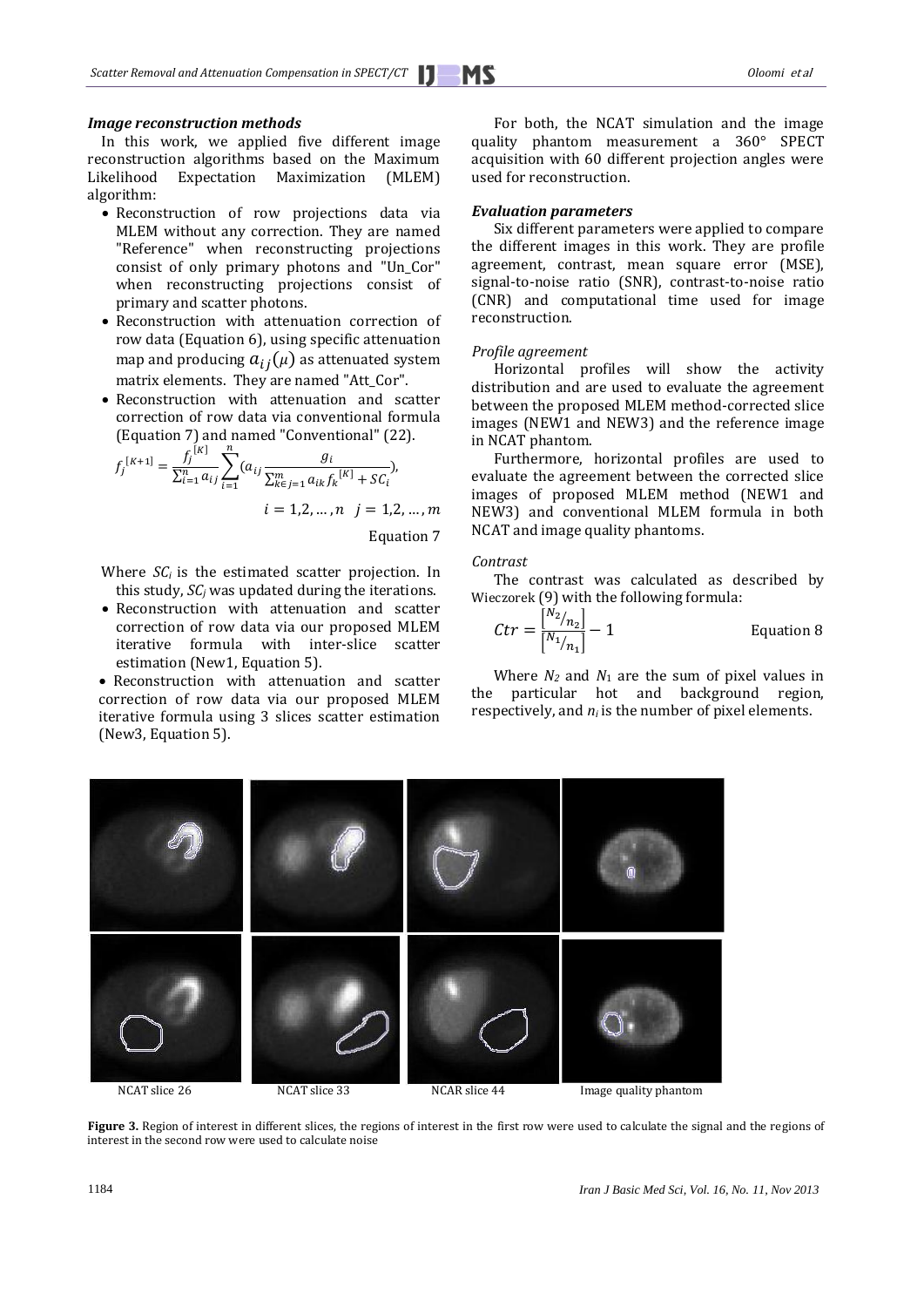#### *Mean squared error (MSE)*

To evaluate the similarity between each reconstructed image (P) and reference image (T), MSE was defined as the average of the square differences[\(23\)](#page-7-15).

$$
MSE = \frac{1}{n_x n_y} \sum_{x=1}^{n_x} \sum_{y=1}^{n_y} ((P(x, y) - T(x, y))^2)
$$
  
Equation 9

Where  $n_x$  and  $n_y$  are the number of image pixels in each row and column, respectively.

#### *Signal-to-noise ratio (SNR)*

Here, the SNR is defined as the ratio of mean signal to standard deviation of the background. Different region of interest (ROI) were selected along the heart wall, left part of the heart, liver and the biggest hot sphere in 26th, 33th, 44th slices of NCAT phantom and in the image quality phantom, respectively. Another ROI in the background was selected for all slices. These ROIs were used for different quantitative measurements of this study.

#### *Contrast-to-Noise Ratio*

The contrast-to-noise ratio (CNR) is defined as follows [\(24\)](#page-8-0).

$$
CNR = \frac{Contrast\,Recovery\,Coefficien}{Coefficient\,Of\,Variation}
$$

 $\frac{t}{2}$  Equation 10

Where Contrast Recovery Coefficient =  $-\frac{m}{C}$ m  $\mathcal C$ 

and *m<sup>l</sup>* and *m<sup>b</sup>* are the mean lesion (hot) and background activity, *C* is the real contrast in the phantom and coefficient of variation is defined as the ratio of the standard deviation to the mean.

#### *Computational time*

The reconstruction time per iteration for different methods was determined using the MATLAB software package.

#### **Results**

#### *Activity distribution and profile agreement*

Figure 4, from top to bottom, shows tomographic images of the 26th, 33th and 44th slice of NCAT and one slice of image quality phantom, respectively. Reconstructed images resulted from different MLEM reconstruction methods have been shown in different columns of Figure 4. The images from left to right are reference (for simulated slices only), Un\_Cor, Att\_Cor, Conventional, New1, and New3.



**Figure 4.** Images resulted from different reconstruction methods: a)Reference, b)Un\_Cor, c)Att\_Cor, d) Conventional, e) New1, f) New3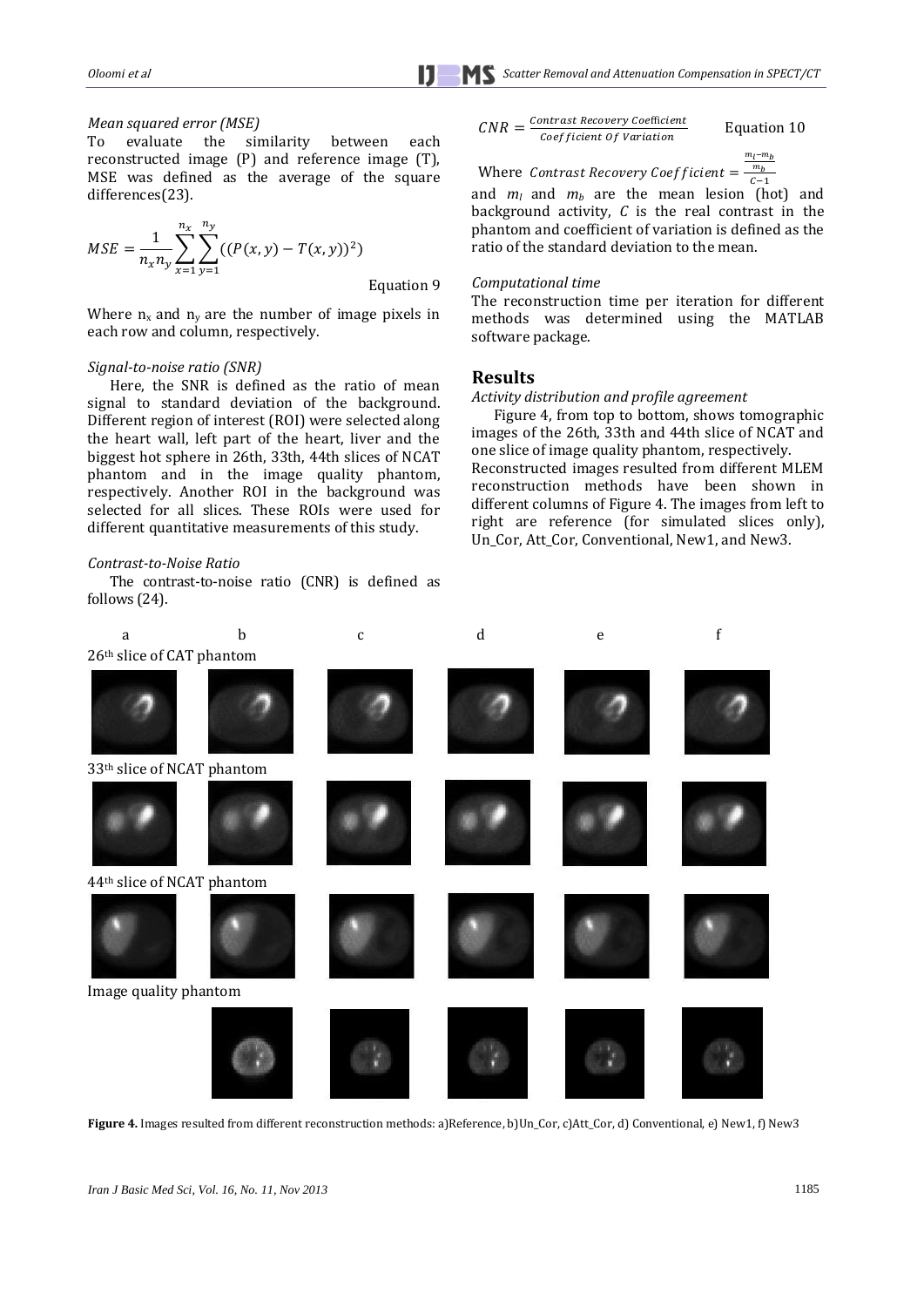The horizontal profiles passing through 26th row of each slice image (Figure 5) show a good agreement between profiles of the corrected images resulted from the new MLEM formula and the results from conventional MLEM. The misplacement of events has decreased significantly by scatter correction and the

contrast enhanced according to Table 1. Figure 5 and Table 1 show that the image reconstructed without scatter compensation had more over-estimation of counts and loss of contrast due to the presence of scatter in comparison with Un\_Cor and Att\_Cor.



**Figure 5.** Horizontal profile of 26<sup>th</sup>, 33<sup>th</sup> and 44<sup>th</sup> slices of NCAT and image quality phantoms,

#### *Mean squared error (MSE)*

 MSE between the reference image and other reconstructed images shows the same behavior in all slices (Figure 6).

The lower the value of the MSE the better is the similarity of the reconstructed image with the reference image. According to this, the differences between the reference and Un\_Cor images are the greatest and also the differences between the reference and the scatter and attenuated corrected images are the smallest.



Figure 6. Mean square error of the images against different reconstructed methods

1186 *Iran J Basic Med Sci, Vol. 16, No. 11, Nov 2013*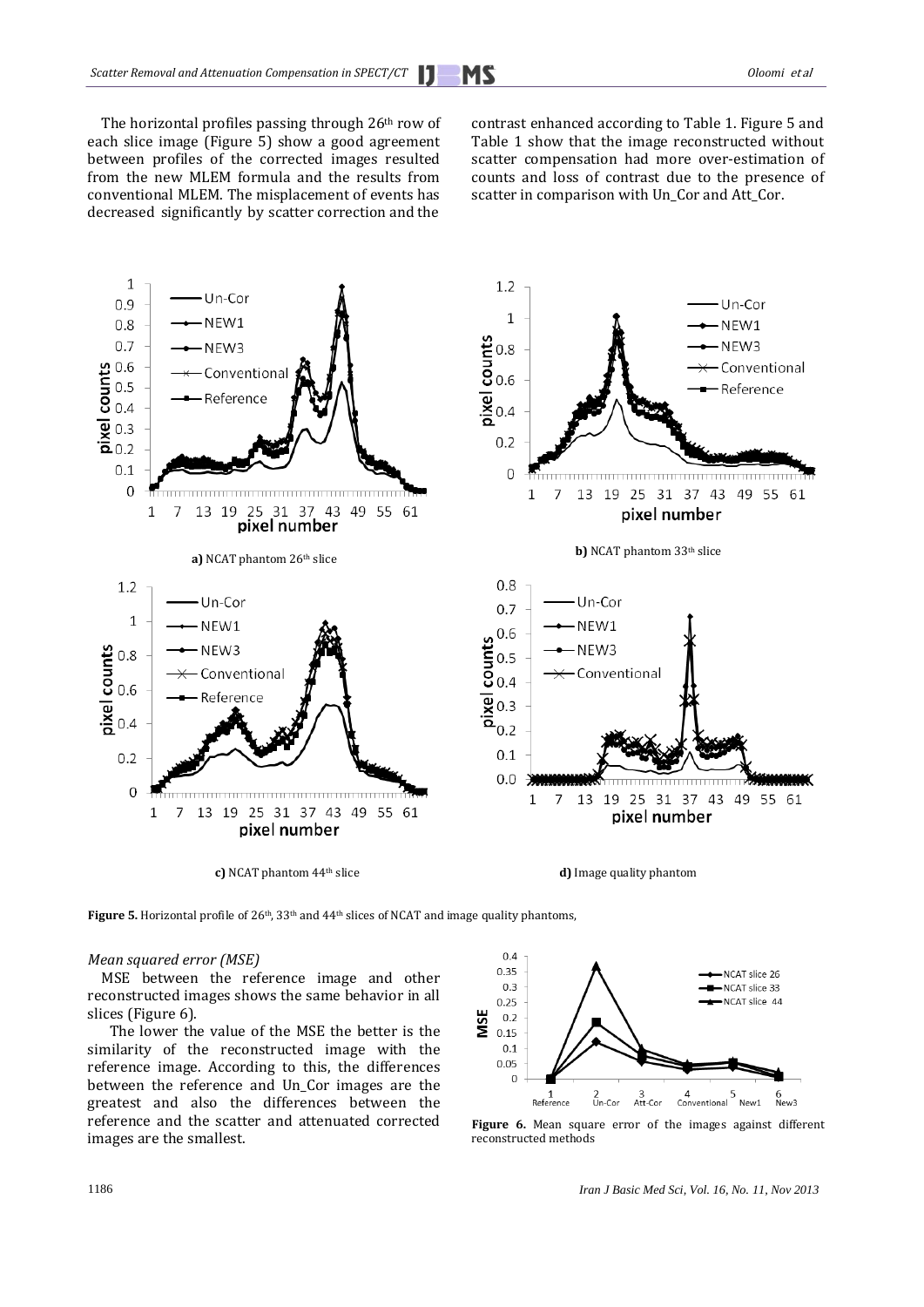

**Table 1.** Contrast of images resulted from different reconstruction methods

**Figure 7.** Signal-to-noise ratio of the images against different reconstructed methods



**Figure 8.** Contrast-to-noise ratio of the images against different reconstructed methods

*Signal\_to\_noise (SNR) and contrast-to-noise ratio (CNR)*

Signal\_to\_noise ratio of NCAT phantom based on simulated data in Figure 7 and contrast-to- noise ratio of NCAT and image quality phantom in Figure 8 show that our new approaches (New1 and New3) have comparable accuracy with the conventional formula.

CNR of Un\_Cor, Att\_Cor, Conventional, New 1 and New 3 are 127.00, 206.65, 222.28, 208.92 and 201.82 respectively.

#### *Computation time*

Computation time required for reconstruction of one slice image (64×64 pixels) from a set of 64 projections in the last iteration is 0.029, 0.118 and 0.123 s for Conventional, New1 and New3 respectively. This means that using new formula, the computation time increases by a factor of 4, but it is still in a reasonable time for clinical purpose.

## **Discussion**

Contrast Reference No\_cor Att\_cor Conventional New1 slice New3 slices 1 Image quality phantom ---------- 2.8 4.0 3.9 5.1 5.5<br>NCAT 26 6.8 5.6 6.1 6.0 6.3 6.2

> In this study, we introduce a novel reconstruction formula implementing attenuation and scatter correction of row data with inter-slice scatter estimation (namely New 1 and New 3, Equation 5).

> The new algorithm was tested by a simulation of the NCAT phantom and the SPECT acquisition of the NEMA image quality phantom.

> As follows, six different parameters were measured in the final images to quantify and compare the results of the different reconstruction algorithms.

- Profile agreement
- Contrast
- Mean Square Error (MSE)
- Signal-to-Noise ratio (SNR)
- Contrast-to-Noise ratio (CNR)
- Computational time necessary for image reconstruction

The applicability of the presented algorithm is shown by well agreement of horizontal profiles (Figure 5).

The scatter and attenuation compensated images show a better contrast (with the mean of 25% increase) than the uncorrected images allowing a better delineation of the lesions in the scatter and attenuation-compensated images. This is in well agreement with the trials demonstrated that scatter and attenuation can increase the contrast in SPECT studies [\(11\)](#page-7-9). Also, in comparison with the reference slice, the images resulted from the presented new method show a slightly better contrast.

The MSE values were reduced by 52.9% to 94.3% in the corrected images as compared with the reference images (Figure 6) which is in agreement with other studies [\(11,](#page-7-9) [25\)](#page-8-1). MSE was reduced from 0.4 in the Un\_Cor to 0.09, 0.04, 0.05 and 0.02 in the Att\_Cor, Conventional, New1 and New3, respectively as compared with the reference images (in the slice 44). The same behavior is observed in other slices. The obtained results also point to the importance of scatter and attenuation correction together during reconstruction of images, compared with attenuation correction only without scatter correction. Signal-tonoise study, based on the simulated data, shows that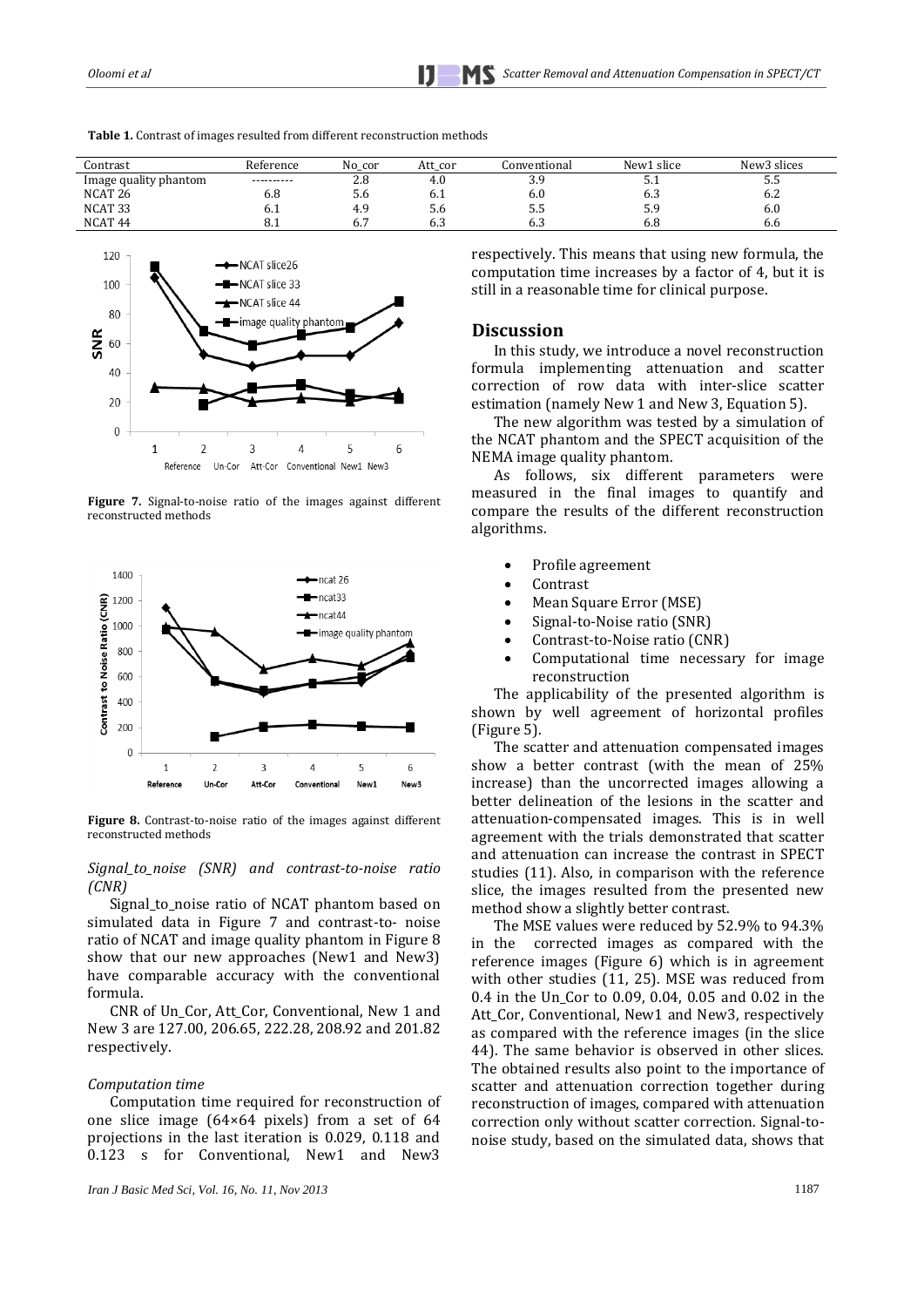all the scatter and attenuation corrected images have up to 67.1% higher SNR in comparison with the Att\_Cor slice images (Figure 7).

Contrast\_to\_noise (CNR) study also shows that all the scatter and attenuation corrected images have up to 52.5% higher CNR in comparison with Att\_Cor images (Figure 8). This is in agreement with several trials demonstrated that scatter correction [\(26,](#page-8-2) [27\)](#page-8-3), attenuation correction [\(11\)](#page-7-9) and both correction applied together [\(28,](#page-8-4) [29\)](#page-8-5) can significantly increase the CNR. Due to more accurate scatter estimation in New3, the resulting images show the best CNR among other corrected images.

## **Conclusion**

The proposed formula for incorporating scatter and attenuation during MLEM, enables to remove scatter and compensate attenuation as a necessary step for quantitative SPECT images. The new mathematical method presented in this study increases the contrast, SNR, and CNR of the images and decreases the MSE in comparison with Un\_Cor and Att\_Cor images.

## **Acknowledgment**

This work is a part of Ph.D. thesis done in Mashhad University of Medical Sciences, Mashhad, Iran. We would like to thank research vice-president of Mashhad University of Medical Sciences and medical physics research center for the financial support.

#### <span id="page-7-0"></span>**References**

1. Buvat I, Rodriguez-Villafuerte M, Todd-Pokropek A, Benali H, Di Paola R. Comparative assessment of nine scatter correction methods based on spectral analysis using Monte Carlo simulations. J Nucl Med 1995; 36:1476-4188.

<span id="page-7-1"></span>2. Zaidi H. Scatter modelling and correction strategies in fully 3-D PET. Nucl Med Commun 2001; 22:1181.

<span id="page-7-2"></span>3. Bai C, Zeng GL, Gullberg GT. A slice-by-slice blurring model and kernel evaluation using the Klein-Nishina formula for 3D scatter compensation in parallel and converging beam SPECT. Phys Med Biol 2000; 45:1275.

<span id="page-7-3"></span>4. Kadrmas DJ, Frey EC, Karimi SS, Tsui BMW. Fast implementations of reconstruction-based scatter compensation in fully 3D SPECT image reconstruction. Phys Med Biol 1999; 43:857.

5. Kulkarni S, Khurd P, Zhou L, Gindi G. Rapid optimization of SPECT scatter correction using model LROC observers. IEEE Nucl Sci Symp Conf Rec 2007; 5:3986-3993.

6. King MA, Glick SJ, Pretorius PH, Wells RG, Gifford HC, Narayanan M, *et al.* Attenuation, scatter, and spatial resolution compensation in SPECT. In: Wernick MN, Aarsvold JN, editors. Emission Tomography: The Fundamentals of SPECT and PET. Amsterdam, the Netherlands: Elsevier Academic Press; 2004.p.74-89.

<span id="page-7-4"></span>7. Jonsson C, Larsson SA. A spatially varying Compton scatter correction for SPECT utilizing the integral Klein-Nishina cross section. Phys Med Biol 2001; 46:1767.

<span id="page-7-5"></span>8. Floyd C, Jaszczak R, Harris C, Coleman R. Energy and spatial distribution of multiple order Compton scatter in SPECT: a Monte Carlo investigation. Phys Med Biol 2000; 29:1217.

<span id="page-7-6"></span>9. Wieczorek H. The image quality of FBP and MLEM reconstruction. Phys Med Biol 2010; 55:3161.

10. Slomka PJ, Patton JA, Berman DS, Germano G. Advances in technical aspects of myocardial perfusion SPECT imaging. J Nucl Cardiol 2009; 16:255-276.

<span id="page-7-9"></span>11. Kalantari F, Rajabi H, Saghar M. Quantification and reduction of attenuation related artifacts in SPET by applying attenuation model during iterative image reconstruction: a Monte Carlo study. Hell J Nucl Med 2011; 14:278.

<span id="page-7-7"></span>12. Segars W, Mahesh M, Beck T, Frey E, Tsui B. Realistic CT simulation using the 4D XCAT phantom. Med Phys 2008; 35:3800.

<span id="page-7-8"></span>13. Wackers FJ, Berman DS, Maddahi J, Watson DD, Beller GA, Strauss HW, *et al*. Technetium-99mhexakis-2-methoxy-iso-butyl-isonitrile: human biodistribution, dosimetry, safety and preliminary comparison to thallium-201 for myocardial perfusion imaging. J Nucl Med 1989; 30:301–311.

<span id="page-7-10"></span>14. Knoll P, Kotalova D, Köchle G, Kuzelka I, Minear G, Mirzaei S, *et al.* Comparison of advanced iterative reconstruction methods for SPECT/CT. Z Med Phys 2012; 22:58-69.

<span id="page-7-11"></span>15. Utsunomiya D, Tomiguchi S, Shiraishi S, Yamada K, Honda T, Kawanaka K, *et al.* Initial experience with X-ray CT based attenuation correction in myocardial perfusion SPECT imaging using a combined SPECT/CT system. Ann Nucl Med 2005; 19:485-489.

16. Kinahan PE, Hasegawa BH, Beyer T, editors. Xray-based attenuation correction for positron emission tomography/computed tomography scanners. Semin Nucl Med 2003; 33:166-179.

17. Buck AK, Nekolla S, Ziegler S, Beer A, Krause BJ, Herrmann K, *et al.* Spect/Ct. J Nucl Med 2008; 49:1305-1319.

<span id="page-7-12"></span>18. Seo Y, Wong KH, Sun M, Franc BL, Hawkins RA, Hasegawa BH. Correction of photon attenuation and collimator response for a body-contouring SPECT/CT imaging system. J Nucl Med 2005; 46:868-877.

19. Teimourian B, Ay M, Zafarghandi MS, Ghafarian P, Ghadiri H, Zaidi H. A novel energy mapping approach for CT-based attenuation correction in PET. Med Phys 2012; 39:2078.

20. Kheruka S, Naithani U, Maurya A, Painuly N, Aggarwal L, Gambhir S. A study to improve the image quality in low-dose computed tomography (SPECT) using filtration. Indian J Nucl Med 2011; 26:14.

<span id="page-7-13"></span>21. Hajizadeh M, Oloomi S, P knoll, H Taleshi. A new approach to scatter correction in SPECT images based on Klein\_Nishina equation . Iran J Nucl Med 2013; 21,1, 19-25.

<span id="page-7-14"></span>22. Hutton BF, Buvat I, Beekman FJ. Review and current status of SPECT scatter correction. Phys Med Biol 2011; 56:R85.

<span id="page-7-15"></span>23. Konik AB. Evaluation of attenuation and scatter correction requirements in small animal PET and SPECT imaging: The University of Iowa; 2010.